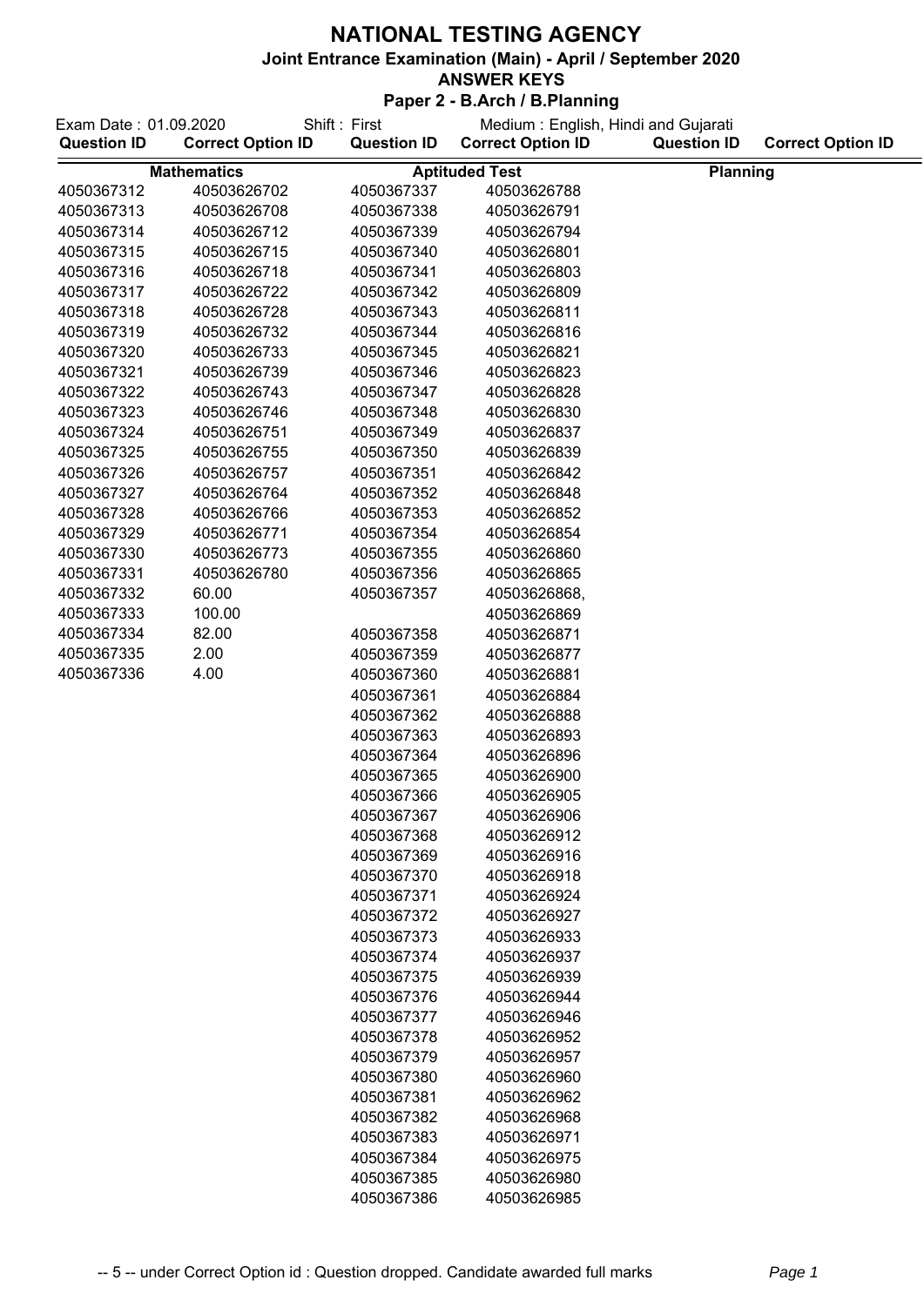| Exam Date: 01.09.2020<br><b>Question ID</b> | <b>Correct Option ID</b>          | Shift: First<br><b>Question ID</b> | Medium: English and Hindi<br><b>Correct Option ID</b> | <b>Question ID</b> | <b>Correct Option ID</b> |
|---------------------------------------------|-----------------------------------|------------------------------------|-------------------------------------------------------|--------------------|--------------------------|
|                                             |                                   |                                    |                                                       |                    |                          |
| 4050369074                                  | <b>Mathematics</b><br>40503632952 | 4050369099                         | <b>Aptituded Test</b><br>40503633038                  | <b>Planning</b>    |                          |
| 4050369075                                  | 40503632958                       | 4050369100                         | 40503633041                                           |                    |                          |
| 4050369076                                  | 40503632962                       | 4050369101                         | 40503633044                                           |                    |                          |
| 4050369077                                  | 40503632965                       | 4050369102                         | 40503633051                                           |                    |                          |
| 4050369078                                  | 40503632968                       | 4050369103                         | 40503633053                                           |                    |                          |
| 4050369079                                  | 40503632972                       | 4050369104                         | 40503633059                                           |                    |                          |
| 4050369080                                  | 40503632978                       | 4050369105                         | 40503633061                                           |                    |                          |
| 4050369081                                  | 40503632982                       | 4050369106                         | 40503633066                                           |                    |                          |
| 4050369082                                  | 40503632983                       | 4050369107                         | 40503633071                                           |                    |                          |
| 4050369083                                  | 40503632989                       | 4050369108                         | 40503633073                                           |                    |                          |
| 4050369084                                  | 40503632993                       | 4050369109                         | 40503633078                                           |                    |                          |
| 4050369085                                  | 40503632996                       | 4050369110                         | 40503633080                                           |                    |                          |
| 4050369086                                  | 40503633001                       | 4050369111                         | 40503633087                                           |                    |                          |
| 4050369087                                  | 40503633005                       | 4050369112                         | 40503633089                                           |                    |                          |
| 4050369088                                  | 40503633007                       | 4050369113                         | 40503633092                                           |                    |                          |
| 4050369089                                  | 40503633014                       | 4050369114                         | 40503633098                                           |                    |                          |
| 4050369090                                  | 40503633016                       | 4050369115                         | 40503633102                                           |                    |                          |
| 4050369091                                  | 40503633021                       |                                    | 40503633104                                           |                    |                          |
| 4050369092                                  | 40503633023                       | 4050369116<br>4050369117           | 40503633110                                           |                    |                          |
| 4050369093                                  | 40503633030                       | 4050369118                         | 40503633115                                           |                    |                          |
| 4050369094                                  | 60.00                             |                                    |                                                       |                    |                          |
| 4050369095                                  | 100.00                            | 4050369119                         | 40503633118,                                          |                    |                          |
| 4050369096                                  | 82.00                             |                                    | 40503633119                                           |                    |                          |
| 4050369097                                  | 2.00                              | 4050369120                         | 40503633121                                           |                    |                          |
| 4050369098                                  | 4.00                              | 4050369121<br>4050369122           | 40503633127<br>40503633131                            |                    |                          |
|                                             |                                   |                                    |                                                       |                    |                          |
|                                             |                                   | 4050369123<br>4050369124           | 40503633134<br>40503633138                            |                    |                          |
|                                             |                                   | 4050369125                         | 40503633143                                           |                    |                          |
|                                             |                                   | 4050369126                         | 40503633146                                           |                    |                          |
|                                             |                                   | 4050369127                         | 40503633150                                           |                    |                          |
|                                             |                                   | 4050369128                         | 40503633155                                           |                    |                          |
|                                             |                                   | 4050369129                         | 40503633156                                           |                    |                          |
|                                             |                                   | 4050369130                         | 40503633162                                           |                    |                          |
|                                             |                                   | 4050369131                         | 40503633166                                           |                    |                          |
|                                             |                                   | 4050369132                         | 40503633168                                           |                    |                          |
|                                             |                                   | 4050369133                         | 40503633174                                           |                    |                          |
|                                             |                                   | 4050369134                         | 40503633177                                           |                    |                          |
|                                             |                                   | 4050369135                         | 40503633183                                           |                    |                          |
|                                             |                                   | 4050369136                         | 40503633187                                           |                    |                          |
|                                             |                                   | 4050369137                         | 40503633189                                           |                    |                          |
|                                             |                                   | 4050369138                         | 40503633194                                           |                    |                          |
|                                             |                                   | 4050369139                         | 40503633196                                           |                    |                          |
|                                             |                                   | 4050369140                         | 40503633202                                           |                    |                          |
|                                             |                                   | 4050369141                         | 40503633207                                           |                    |                          |
|                                             |                                   | 4050369142                         | 40503633210                                           |                    |                          |
|                                             |                                   | 4050369143                         | 40503633212                                           |                    |                          |
|                                             |                                   | 4050369144                         | 40503633218                                           |                    |                          |
|                                             |                                   | 4050369145                         | 40503633221                                           |                    |                          |
|                                             |                                   | 4050369146                         | 40503633225                                           |                    |                          |
|                                             |                                   | 4050369147                         | 40503633230                                           |                    |                          |
|                                             |                                   | 4050369148                         | 40503633235                                           |                    |                          |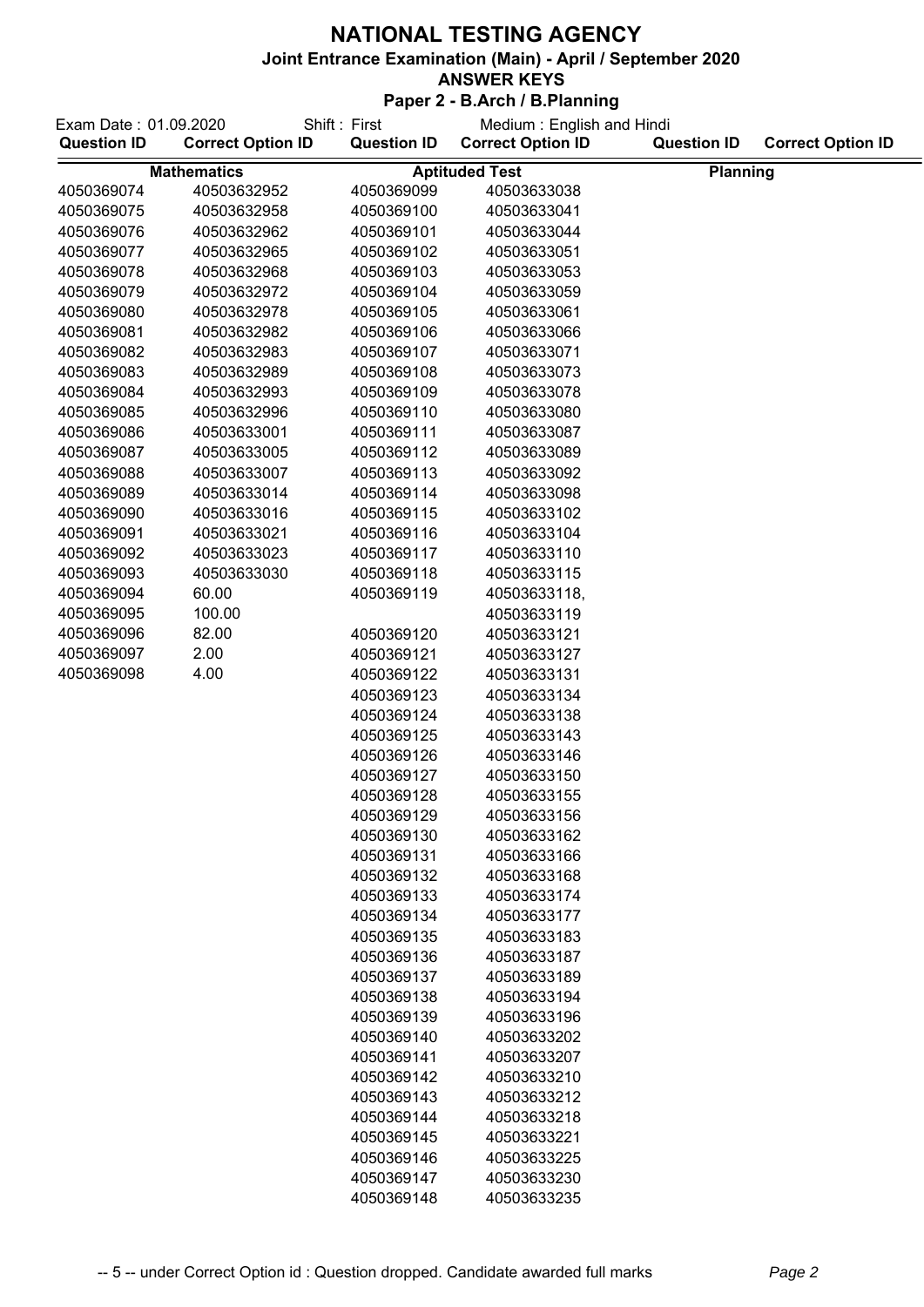## **ANSWER KEYS**

| Shift: Second<br>Exam Date: 01.09.2020 |                          |                            | Medium: English, Hindi and Gujarati |                    |                          |
|----------------------------------------|--------------------------|----------------------------|-------------------------------------|--------------------|--------------------------|
| <b>Question ID</b>                     | <b>Correct Option ID</b> | <b>Question ID</b>         | <b>Correct Option ID</b>            | <b>Question ID</b> | <b>Correct Option ID</b> |
| <b>Mathematics</b>                     |                          |                            | <b>Aptituded Test</b>               | <b>Planning</b>    |                          |
| 40503610248                            | 40503637344              | 40503610273                | 40503637429                         |                    |                          |
| 40503610249                            | 40503637345              | 40503610274                | 40503637432                         |                    |                          |
| 40503610250                            | 40503637351              | 40503610275                | 40503637435                         |                    |                          |
| 40503610251                            | 40503637355              | 40503610276                | 40503637439                         |                    |                          |
| 40503610252                            | 40503637358              | 40503610277                | 40503637443                         |                    |                          |
| 40503610253                            | 40503637361              | 40503610278                | 40503637448                         |                    |                          |
| 40503610254                            | 40503637366              | 40503610279                | 40503637450                         |                    |                          |
| 40503610255                            | 40503637369              | 40503610280                | 40503637457                         |                    |                          |
| 40503610256                            | 40503637373              | 40503610281                | 40503637459                         |                    |                          |
| 40503610257                            | 40503637379              | 40503610282                | 40503637465                         |                    |                          |
| 40503610258                            | 40503637382              | 40503610283                | 40503637469                         |                    |                          |
| 40503610259                            | 40503637387              | 40503610284                | 40503637471                         |                    |                          |
| 40503610260                            | 40503637390              | 40503610285                | 40503637477                         |                    |                          |
| 40503610261                            | 40503637394              | 40503610286                | 40503637480                         |                    |                          |
| 40503610262                            | 40503637400              | 40503610287                | 40503637483,                        |                    |                          |
| 40503610263                            | 40503637402              |                            | 40503637485                         |                    |                          |
| 40503610264                            | 40503637406              | 40503610288                | 40503637489                         |                    |                          |
| 40503610265                            | 40503637412              | 40503610289                | 40503637491                         |                    |                          |
| 40503610266                            | 40503637414              | 40503610290                | 40503637495                         |                    |                          |
| 40503610267                            | 40503637419              | 40503610291                | 40503637498                         |                    |                          |
| 40503610268                            | 8.00                     | 40503610292                | 40503637503                         |                    |                          |
| 40503610269                            | 26.00                    | 40503610293                | 40503637506                         |                    |                          |
| 40503610270                            | 14.00                    | 40503610294                | 40503637512                         |                    |                          |
| 40503610271                            | 38.00                    | 40503610295                | 40503637516                         |                    |                          |
| 40503610272                            | 4.00                     | 40503610296                | 40503637520                         |                    |                          |
|                                        |                          | 40503610297                | 40503637525                         |                    |                          |
|                                        |                          | 40503610298                | 40503637529                         |                    |                          |
|                                        |                          | 40503610299                | 40503637532                         |                    |                          |
|                                        |                          | 40503610300                | 40503637534                         |                    |                          |
|                                        |                          | 40503610301                | 40503637539                         |                    |                          |
|                                        |                          | 40503610302                | 40503637545                         |                    |                          |
|                                        |                          | 40503610303                | 40503637548                         |                    |                          |
|                                        |                          | 40503610304                | 40503637551                         |                    |                          |
|                                        |                          | 40503610305                | 40503637554                         |                    |                          |
|                                        |                          | 40503610306                | 40503637559                         |                    |                          |
|                                        |                          | 40503610307<br>40503610308 | 40503637562<br>40503637569          |                    |                          |
|                                        |                          | 40503610309                | 40503637570                         |                    |                          |
|                                        |                          | 40503610310                | 40503637575                         |                    |                          |
|                                        |                          | 40503610311                | 40503637581                         |                    |                          |
|                                        |                          | 40503610312                | 40503637583                         |                    |                          |
|                                        |                          | 40503610313                | 40503637588                         |                    |                          |
|                                        |                          | 40503610314                | 40503637590                         |                    |                          |
|                                        |                          | 40503610315                | 40503637595                         |                    |                          |
|                                        |                          | 40503610316                | 40503637600                         |                    |                          |
|                                        |                          | 40503610317                | 40503637604                         |                    |                          |
|                                        |                          | 40503610318                | 40503637607                         |                    |                          |
|                                        |                          | 40503610319                | 40503637613                         |                    |                          |
|                                        |                          | 40503610320                | 40503637617                         |                    |                          |
|                                        |                          | 40503610321                | 40503637619                         |                    |                          |
|                                        |                          | 40503610322                | 40503637624                         |                    |                          |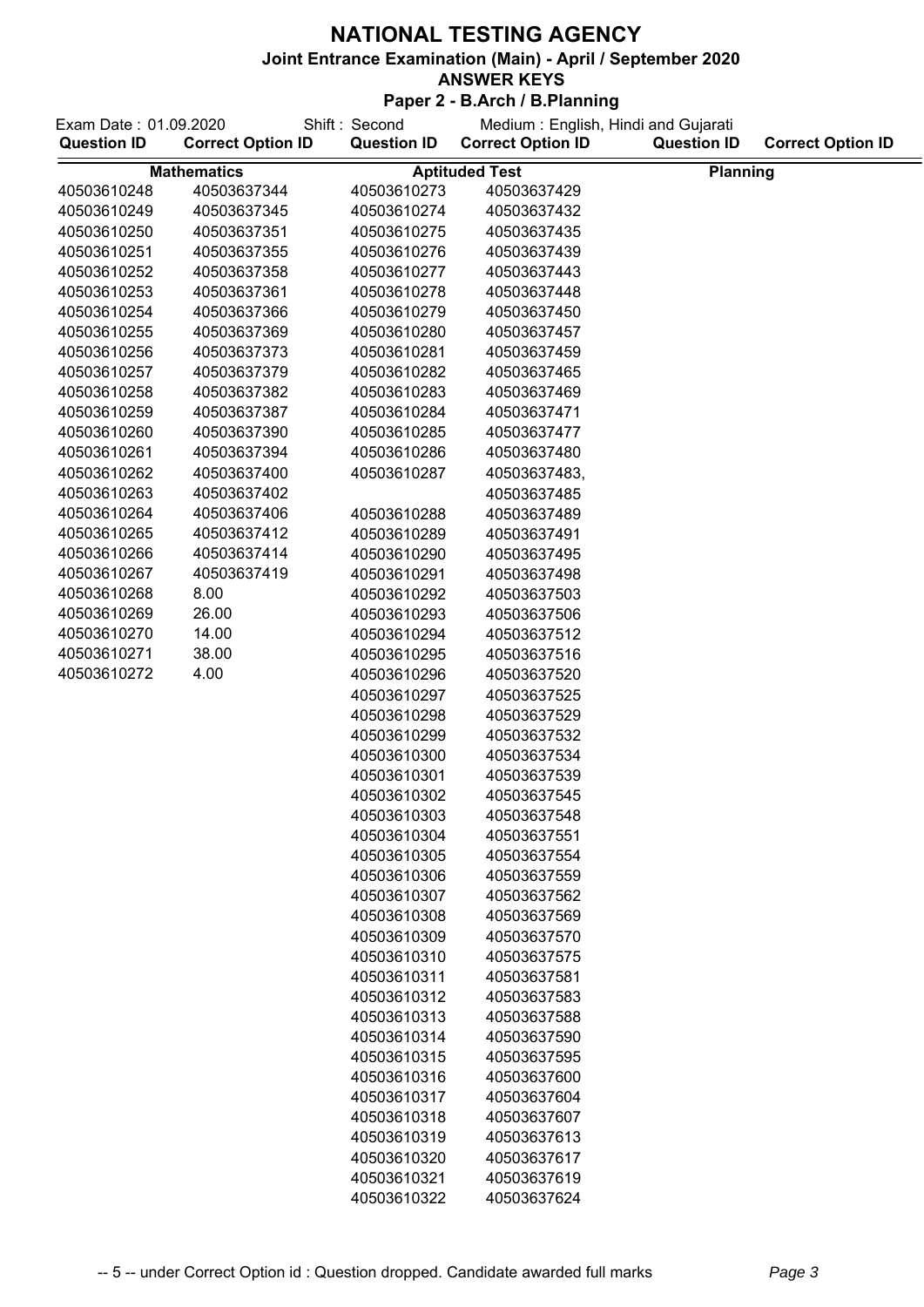## **ANSWER KEYS**

| Exam Date: 01.09.2020<br>Shift: Second |                          |                    | Medium: English and Hindi |                    |                          |  |
|----------------------------------------|--------------------------|--------------------|---------------------------|--------------------|--------------------------|--|
| <b>Question ID</b>                     | <b>Correct Option ID</b> | <b>Question ID</b> | <b>Correct Option ID</b>  | <b>Question ID</b> | <b>Correct Option ID</b> |  |
| <b>Mathematics</b>                     |                          |                    | <b>Aptituded Test</b>     | <b>Planning</b>    |                          |  |
| 40503610402                            | 40503637914              | 40503610427        | 40503637999               |                    |                          |  |
| 40503610403                            | 40503637915              | 40503610428        | 40503638002               |                    |                          |  |
| 40503610404                            | 40503637921              | 40503610429        | 40503638005               |                    |                          |  |
| 40503610405                            | 40503637925              | 40503610430        | 40503638009               |                    |                          |  |
| 40503610406                            | 40503637928              | 40503610431        | 40503638013               |                    |                          |  |
| 40503610407                            | 40503637931              | 40503610432        | 40503638018               |                    |                          |  |
| 40503610408                            | 40503637936              | 40503610433        | 40503638020               |                    |                          |  |
| 40503610409                            | 40503637939              | 40503610434        | 40503638027               |                    |                          |  |
| 40503610410                            | 40503637943              | 40503610435        | 40503638029               |                    |                          |  |
| 40503610411                            | 40503637949              | 40503610436        | 40503638035               |                    |                          |  |
| 40503610412                            | 40503637952              | 40503610437        | 40503638039               |                    |                          |  |
| 40503610413                            | 40503637957              | 40503610438        | 40503638041               |                    |                          |  |
| 40503610414                            | 40503637960              | 40503610439        | 40503638047               |                    |                          |  |
| 40503610415                            | 40503637964              | 40503610440        | 40503638050               |                    |                          |  |
| 40503610416                            | 40503637970              | 40503610441        | 40503638053,              |                    |                          |  |
| 40503610417                            | 40503637972              |                    | 40503638055               |                    |                          |  |
| 40503610418                            | 40503637976              | 40503610442        | 40503638059               |                    |                          |  |
| 40503610419                            | 40503637982              | 40503610443        | 40503638061               |                    |                          |  |
| 40503610420                            | 40503637984              | 40503610444        | 40503638065               |                    |                          |  |
| 40503610421                            | 40503637989              | 40503610445        | 40503638068               |                    |                          |  |
| 40503610422                            | 8.00                     | 40503610446        | 40503638073               |                    |                          |  |
| 40503610423                            | 26.00                    | 40503610447        | 40503638076               |                    |                          |  |
| 40503610424                            | 14.00                    | 40503610448        | 40503638082               |                    |                          |  |
| 40503610425                            | 38.00                    | 40503610449        | 40503638086               |                    |                          |  |
| 40503610426                            | 4.00                     | 40503610450        | 40503638090               |                    |                          |  |
|                                        |                          | 40503610451        | 40503638095               |                    |                          |  |
|                                        |                          | 40503610452        | 40503638099               |                    |                          |  |
|                                        |                          | 40503610453        | 40503638102               |                    |                          |  |
|                                        |                          | 40503610454        | 40503638104               |                    |                          |  |
|                                        |                          | 40503610455        | 40503638109               |                    |                          |  |
|                                        |                          | 40503610456        | 40503638115               |                    |                          |  |
|                                        |                          | 40503610457        | 40503638118               |                    |                          |  |
|                                        |                          | 40503610458        | 40503638121               |                    |                          |  |
|                                        |                          | 40503610459        | 40503638124               |                    |                          |  |
|                                        |                          | 40503610460        | 40503638129               |                    |                          |  |
|                                        |                          | 40503610461        | 40503638132               |                    |                          |  |
|                                        |                          | 40503610462        | 40503638139               |                    |                          |  |
|                                        |                          | 40503610463        | 40503638140               |                    |                          |  |
|                                        |                          | 40503610464        | 40503638145               |                    |                          |  |
|                                        |                          | 40503610465        | 40503638151               |                    |                          |  |
|                                        |                          | 40503610466        | 40503638153               |                    |                          |  |
|                                        |                          | 40503610467        | 40503638158               |                    |                          |  |
|                                        |                          | 40503610468        | 40503638160               |                    |                          |  |
|                                        |                          | 40503610469        | 40503638165               |                    |                          |  |
|                                        |                          | 40503610470        | 40503638170               |                    |                          |  |
|                                        |                          | 40503610471        | 40503638174               |                    |                          |  |
|                                        |                          | 40503610472        | 40503638177               |                    |                          |  |
|                                        |                          | 40503610473        | 40503638183               |                    |                          |  |
|                                        |                          | 40503610474        | 40503638187               |                    |                          |  |
|                                        |                          | 40503610475        | 40503638189               |                    |                          |  |
|                                        |                          | 40503610476        | 40503638194               |                    |                          |  |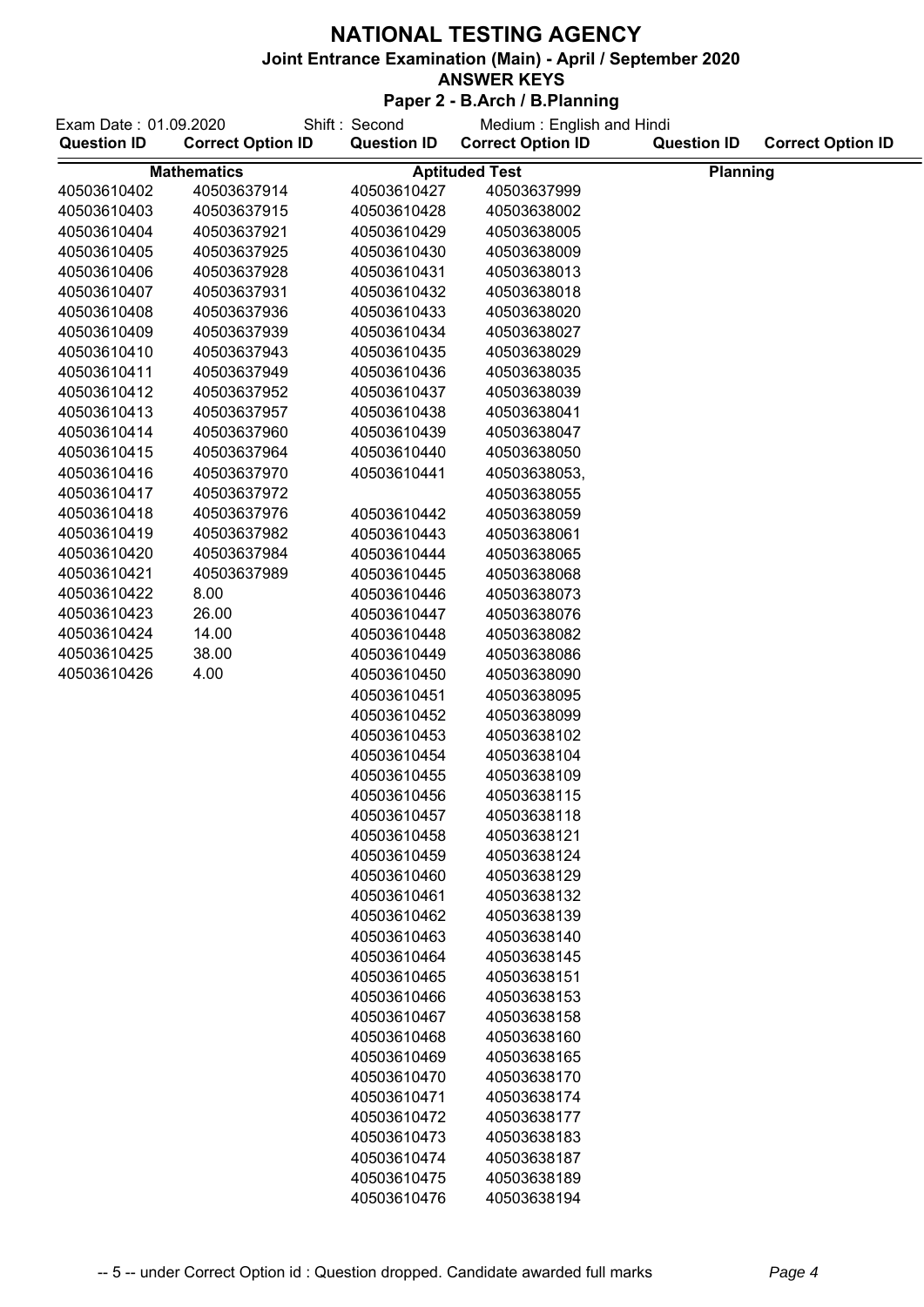| Shift: Second<br>Exam Date: 01.09.2020 |                          | Medium: English, Hindi and Gujarati |                          |                    |                          |
|----------------------------------------|--------------------------|-------------------------------------|--------------------------|--------------------|--------------------------|
| <b>Question ID</b>                     | <b>Correct Option ID</b> | <b>Question ID</b>                  | <b>Correct Option ID</b> | <b>Question ID</b> | <b>Correct Option ID</b> |
|                                        | <b>Mathematics</b>       |                                     | <b>Aptituded Test</b>    | Planning           |                          |
| 4050367543                             | 40503627559              | 4050367568                          | 40503627644              | 4050367618         | 40503627842              |
| 4050367544                             | 40503627560              | 4050367569                          | 40503627647              | 4050367619         | 40503627848              |
| 4050367545                             | 40503627566              | 4050367570                          | 40503627650              | 4050367620         | 40503627852              |
| 4050367546                             | 40503627570              | 4050367571                          | 40503627654              | 4050367621         | 40503627853              |
| 4050367547                             | 40503627573              | 4050367572                          | 40503627658              | 4050367622         | 40503627859              |
| 4050367548                             | 40503627576              | 4050367573                          | 40503627663              | 4050367623         | 40503627861              |
| 4050367549                             | 40503627581              | 4050367574                          | 40503627665              | 4050367624         | 40503627865              |
| 4050367550                             | 40503627584              | 4050367575                          | 40503627672              | 4050367625         | 40503627872              |
| 4050367551                             | 40503627588              | 4050367576                          | 40503627674              | 4050367626         | 40503627875              |
| 4050367552                             | 40503627594              | 4050367577                          | 40503627680              | 4050367627         | 40503627877              |
| 4050367553                             | 40503627597              | 4050367578                          | 40503627684              | 4050367628         | 40503627882              |
| 4050367554                             | 40503627602              | 4050367579                          | 40503627686              | 4050367629         | 40503627887              |
| 4050367555                             | 40503627605              | 4050367580                          | 40503627692              | 4050367630         | 40503627889              |
| 4050367556                             | 40503627609              | 4050367581                          | 40503627695              | 4050367631         | 40503627895              |
| 4050367557                             | 40503627615              | 4050367582                          | 40503627698,             | 4050367632         | 40503627900              |
| 4050367558                             | 40503627617              |                                     | 40503627700              | 4050367633         | 40503627903              |
| 4050367559                             | 40503627621              | 4050367583                          | 40503627704              | 4050367634         | 40503627908              |
| 4050367560                             | 40503627627              | 4050367584                          | 40503627706              | 4050367635         | 40503627912              |
| 4050367561                             | 40503627629              | 4050367585                          | 40503627710              | 4050367636         | 40503627915              |
| 4050367562                             | 40503627634              | 4050367586                          | 40503627713              | 4050367637         | 40503627918              |
| 4050367563                             | 8.00                     | 4050367587                          | 40503627718              | 4050367638         | 40503627924              |
| 4050367564                             | 26.00                    | 4050367588                          | 40503627721              | 4050367639         | 40503627927              |
| 4050367565                             | 14.00                    | 4050367589                          | 40503627727              | 4050367640         | 40503627929              |
| 4050367566                             | 38.00                    | 4050367590                          | 40503627731              | 4050367641         | 40503627935              |
| 4050367567                             | 4.00                     | 4050367591                          | 40503627735              | 4050367642         | 40503627939              |
|                                        |                          | 4050367592                          | 40503627740              |                    |                          |
|                                        |                          | 4050367593                          | 40503627744              |                    |                          |
|                                        |                          | 4050367594                          | 40503627747              |                    |                          |
|                                        |                          | 4050367595                          | 40503627749              |                    |                          |
|                                        |                          | 4050367596                          | 40503627754              |                    |                          |
|                                        |                          | 4050367597                          | 40503627760              |                    |                          |
|                                        |                          | 4050367598                          | 40503627763              |                    |                          |
|                                        |                          | 4050367599                          | 40503627766              |                    |                          |
|                                        |                          | 4050367600                          | 40503627769              |                    |                          |
|                                        |                          | 4050367601                          | 40503627774              |                    |                          |
|                                        |                          | 4050367602                          | 40503627777              |                    |                          |
|                                        |                          | 4050367603                          | 40503627784              |                    |                          |
|                                        |                          | 4050367604                          | 40503627785              |                    |                          |
|                                        |                          | 4050367605                          | 40503627790              |                    |                          |
|                                        |                          | 4050367606                          | 40503627796              |                    |                          |
|                                        |                          | 4050367607                          | 40503627798              |                    |                          |
|                                        |                          | 4050367608                          | 40503627803              |                    |                          |
|                                        |                          | 4050367609                          | 40503627805              |                    |                          |
|                                        |                          | 4050367610                          | 40503627810              |                    |                          |
|                                        |                          | 4050367611                          | 40503627815              |                    |                          |
|                                        |                          | 4050367612                          | 40503627819              |                    |                          |
|                                        |                          | 4050367613                          | 40503627822              |                    |                          |
|                                        |                          | 4050367614                          | 40503627828              |                    |                          |
|                                        |                          | 4050367615                          | 40503627832              |                    |                          |
|                                        |                          | 4050367616                          | 40503627834              |                    |                          |
|                                        |                          | 4050367617                          | 40503627839              |                    |                          |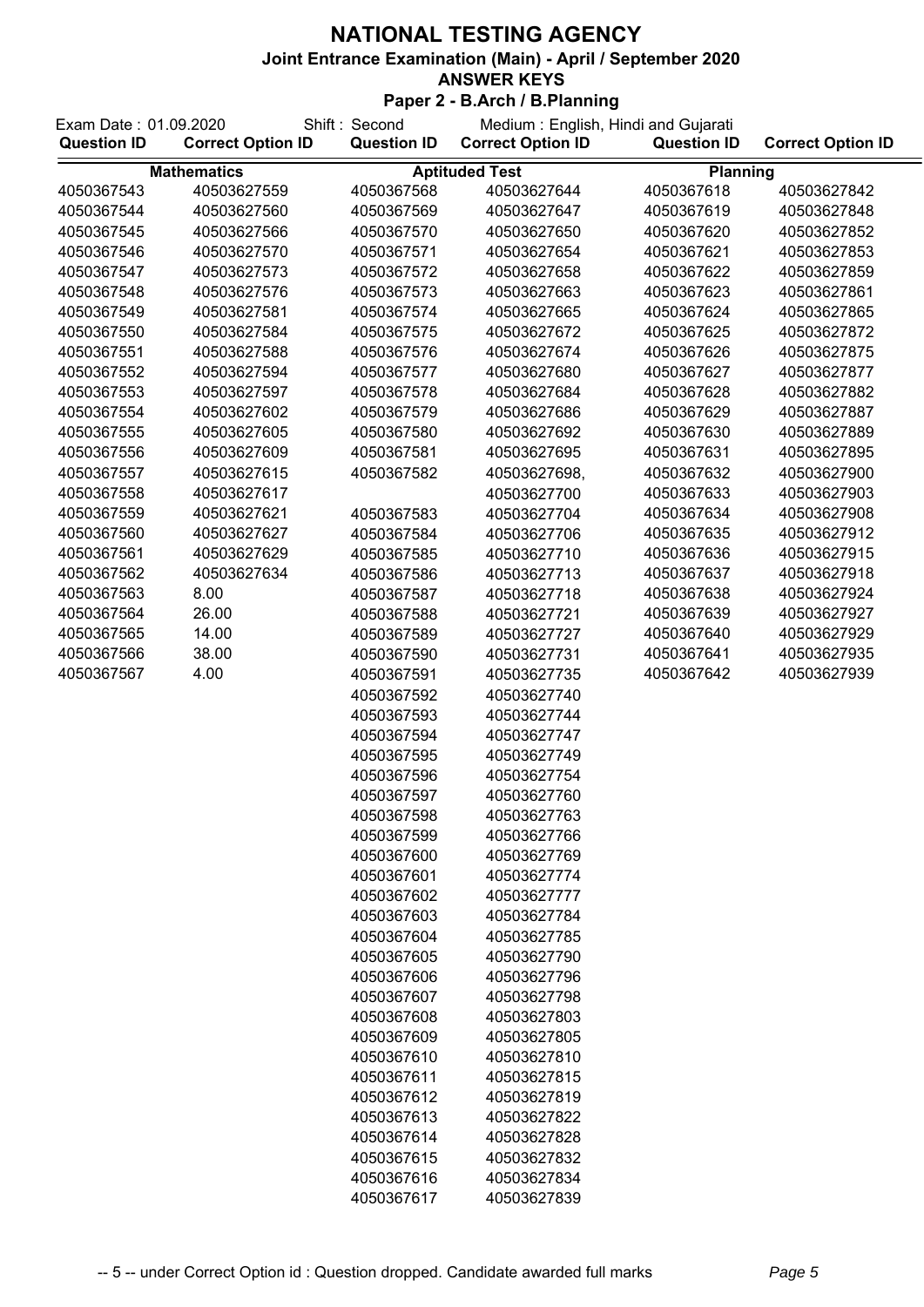| Shift: Second<br>Exam Date: 01.09.2020 |                          | Medium: English, Hindi and Gujarati |                          |                    |                          |
|----------------------------------------|--------------------------|-------------------------------------|--------------------------|--------------------|--------------------------|
| <b>Question ID</b>                     | <b>Correct Option ID</b> | <b>Question ID</b>                  | <b>Correct Option ID</b> | <b>Question ID</b> | <b>Correct Option ID</b> |
|                                        | <b>Mathematics</b>       |                                     | <b>Aptituded Test</b>    | <b>Planning</b>    |                          |
| 4050367720                             | 40503628229              | 4050367745                          | 40503628314              | 4050367795         | 40503628512              |
| 4050367721                             | 40503628230              | 4050367746                          | 40503628317              | 4050367796         | 40503628518              |
| 4050367722                             | 40503628236              | 4050367747                          | 40503628320              | 4050367797         | 40503628522              |
| 4050367723                             | 40503628240              | 4050367748                          | 40503628324              | 4050367798         | 40503628523              |
| 4050367724                             | 40503628243              | 4050367749                          | 40503628328              | 4050367799         | 40503628529              |
| 4050367725                             | 40503628246              | 4050367750                          | 40503628333              | 4050367800         | 40503628531              |
| 4050367726                             | 40503628251              | 4050367751                          | 40503628335              | 4050367801         | 40503628535              |
| 4050367727                             | 40503628254              | 4050367752                          | 40503628342              | 4050367802         | 40503628542              |
| 4050367728                             | 40503628258              | 4050367753                          | 40503628344              | 4050367803         | 40503628545              |
| 4050367729                             | 40503628264              | 4050367754                          | 40503628350              | 4050367804         | 40503628547              |
| 4050367730                             | 40503628267              | 4050367755                          | 40503628354              | 4050367805         | 40503628552              |
| 4050367731                             | 40503628272              | 4050367756                          | 40503628356              | 4050367806         | 40503628557              |
| 4050367732                             | 40503628275              | 4050367757                          | 40503628362              | 4050367807         | 40503628559              |
| 4050367733                             | 40503628279              | 4050367758                          | 40503628365              | 4050367808         | 40503628565              |
| 4050367734                             | 40503628285              | 4050367759                          | 40503628368,             | 4050367809         | 40503628570              |
| 4050367735                             | 40503628287              |                                     | 40503628370              | 4050367810         | 40503628573              |
| 4050367736                             | 40503628291              | 4050367760                          | 40503628374              | 4050367811         | 40503628578              |
| 4050367737                             | 40503628297              | 4050367761                          | 40503628376              | 4050367812         | 40503628582              |
| 4050367738                             | 40503628299              | 4050367762                          | 40503628380              | 4050367813         | 40503628585              |
| 4050367739                             | 40503628304              | 4050367763                          | 40503628383              | 4050367814         | 40503628588              |
| 4050367740                             | 8.00                     | 4050367764                          | 40503628388              | 4050367815         | 40503628594              |
| 4050367741                             | 26.00                    | 4050367765                          | 40503628391              | 4050367816         | 40503628597              |
| 4050367742                             | 14.00                    | 4050367766                          | 40503628397              | 4050367817         | 40503628599              |
| 4050367743                             | 38.00                    | 4050367767                          | 40503628401              | 4050367818         | 40503628605              |
| 4050367744                             | 4.00                     | 4050367768                          | 40503628405              | 4050367819         | 40503628609              |
|                                        |                          | 4050367769                          | 40503628410              |                    |                          |
|                                        |                          | 4050367770                          | 40503628414              |                    |                          |
|                                        |                          | 4050367771                          | 40503628417              |                    |                          |
|                                        |                          | 4050367772                          | 40503628419              |                    |                          |
|                                        |                          | 4050367773                          | 40503628424              |                    |                          |
|                                        |                          | 4050367774                          | 40503628430              |                    |                          |
|                                        |                          | 4050367775                          | 40503628433              |                    |                          |
|                                        |                          | 4050367776                          | 40503628436              |                    |                          |
|                                        |                          | 4050367777                          | 40503628439              |                    |                          |
|                                        |                          | 4050367778                          | 40503628444              |                    |                          |
|                                        |                          | 4050367779                          | 40503628447              |                    |                          |
|                                        |                          | 4050367780                          | 40503628454              |                    |                          |
|                                        |                          | 4050367781                          | 40503628455              |                    |                          |
|                                        |                          | 4050367782                          | 40503628460              |                    |                          |
|                                        |                          | 4050367783                          | 40503628466              |                    |                          |
|                                        |                          | 4050367784                          | 40503628468              |                    |                          |
|                                        |                          | 4050367785                          | 40503628473              |                    |                          |
|                                        |                          | 4050367786                          | 40503628475              |                    |                          |
|                                        |                          | 4050367787                          | 40503628480              |                    |                          |
|                                        |                          | 4050367788                          | 40503628485              |                    |                          |
|                                        |                          | 4050367789                          | 40503628489              |                    |                          |
|                                        |                          | 4050367790                          | 40503628492              |                    |                          |
|                                        |                          | 4050367791                          | 40503628498              |                    |                          |
|                                        |                          | 4050367792                          | 40503628502              |                    |                          |
|                                        |                          | 4050367793                          | 40503628504              |                    |                          |
|                                        |                          | 4050367794                          | 40503628509              |                    |                          |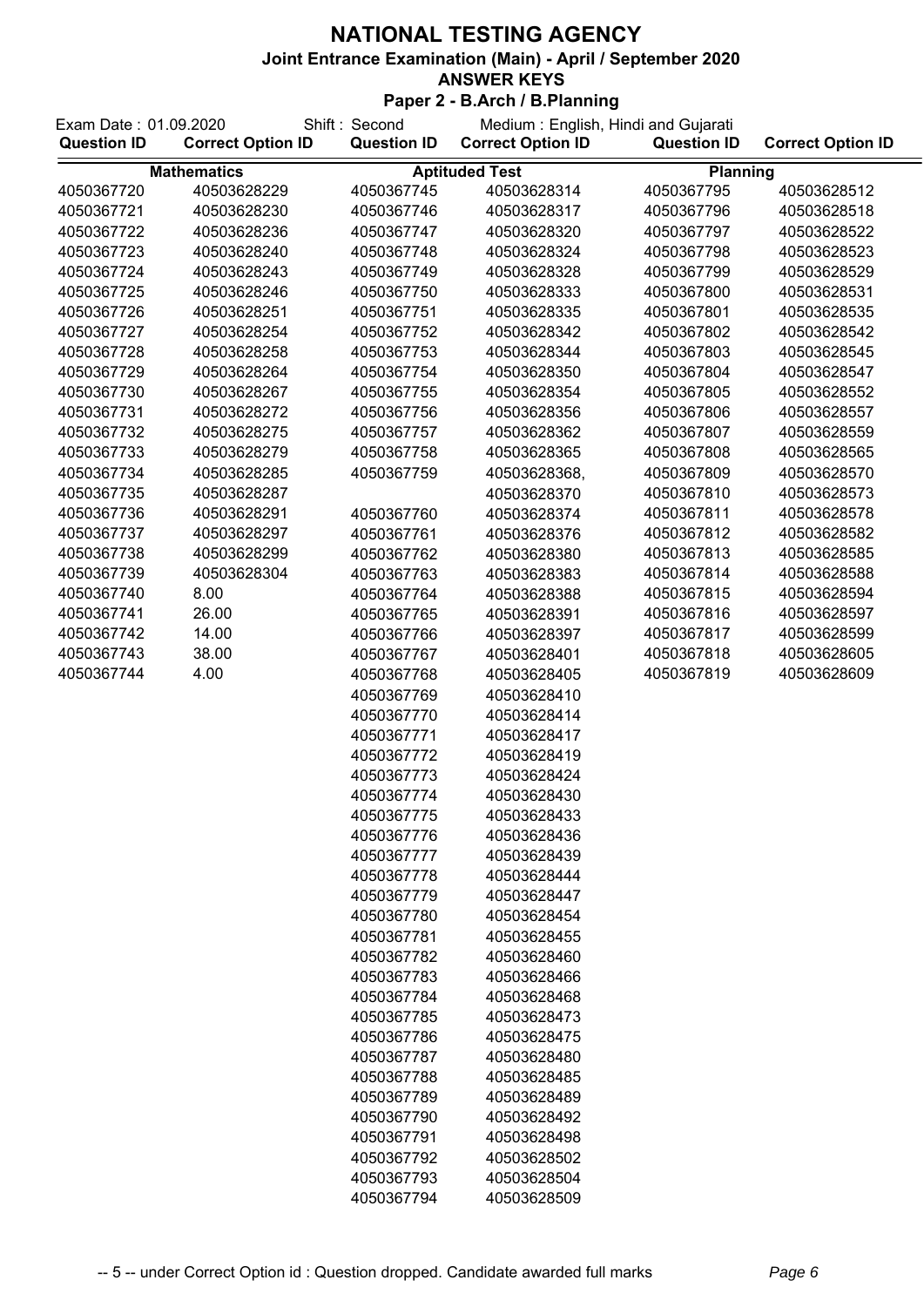### **ANSWER KEYS**

| Exam Date: 01.09.2020<br><b>Question ID</b> | <b>Correct Option ID</b> | Shift: Second<br><b>Question ID</b> | Medium: English and Hindi<br><b>Correct Option ID</b> | <b>Question ID</b> | <b>Correct Option ID</b> |
|---------------------------------------------|--------------------------|-------------------------------------|-------------------------------------------------------|--------------------|--------------------------|
| <b>Mathematics</b>                          |                          |                                     | <b>Aptituded Test</b>                                 | <b>Planning</b>    |                          |
| 4050369405                                  | 40503634194              | 4050369430                          | 40503634279                                           | 4050369480         | 40503634477              |
| 4050369406                                  | 40503634195              | 4050369431                          | 40503634282                                           | 4050369481         | 40503634483              |
| 4050369407                                  | 40503634201              | 4050369432                          | 40503634285                                           | 4050369482         | 40503634487              |
| 4050369408                                  | 40503634205              | 4050369433                          | 40503634289                                           | 4050369483         | 40503634488              |
| 4050369409                                  | 40503634208              | 4050369434                          | 40503634293                                           | 4050369484         | 40503634494              |
| 4050369410                                  | 40503634211              | 4050369435                          | 40503634298                                           | 4050369485         | 40503634496              |
| 4050369411                                  | 40503634216              | 4050369436                          | 40503634300                                           | 4050369486         | 40503634500              |
| 4050369412                                  | 40503634219              | 4050369437                          | 40503634307                                           | 4050369487         | 40503634507              |
| 4050369413                                  | 40503634223              | 4050369438                          | 40503634309                                           | 4050369488         | 40503634510              |
| 4050369414                                  | 40503634229              | 4050369439                          | 40503634315                                           | 4050369489         | 40503634512              |
| 4050369415                                  | 40503634232              | 4050369440                          | 40503634319                                           | 4050369490         | 40503634517              |
| 4050369416                                  | 40503634237              | 4050369441                          | 40503634321                                           | 4050369491         | 40503634522              |
| 4050369417                                  | 40503634240              | 4050369442                          | 40503634327                                           | 4050369492         | 40503634524              |
| 4050369418                                  | 40503634244              | 4050369443                          | 40503634330                                           | 4050369493         | 40503634530              |
| 4050369419                                  | 40503634250              | 4050369444                          | 40503634333,                                          | 4050369494         | 40503634535              |
| 4050369420                                  | 40503634252              |                                     | 40503634335                                           | 4050369495         | 40503634538              |
| 4050369421                                  | 40503634256              | 4050369445                          | 40503634339                                           | 4050369496         | 40503634543              |
| 4050369422                                  | 40503634262              | 4050369446                          | 40503634341                                           | 4050369497         | 40503634547              |
| 4050369423                                  | 40503634264              | 4050369447                          | 40503634345                                           | 4050369498         | 40503634550              |
| 4050369424                                  | 40503634269              | 4050369448                          | 40503634348                                           | 4050369499         | 40503634553              |
| 4050369425                                  | 8.00                     | 4050369449                          | 40503634353                                           | 4050369500         | 40503634559              |
| 4050369426                                  | 26.00                    | 4050369450                          | 40503634356                                           | 4050369501         | 40503634562              |
| 4050369427                                  | 14.00                    | 4050369451                          | 40503634362                                           | 4050369502         | 40503634564              |
| 4050369428                                  | 38.00                    | 4050369452                          | 40503634366                                           | 4050369503         | 40503634570              |
| 4050369429                                  | 4.00                     | 4050369453                          | 40503634370                                           | 4050369504         | 40503634574              |
|                                             |                          | 4050369454                          | 40503634375                                           |                    |                          |
|                                             |                          | 4050369455                          | 40503634379                                           |                    |                          |
|                                             |                          | 4050369456                          | 40503634382                                           |                    |                          |
|                                             |                          | 4050369457                          | 40503634384                                           |                    |                          |
|                                             |                          | 4050369458                          | 40503634389                                           |                    |                          |
|                                             |                          | 4050369459                          | 40503634395                                           |                    |                          |
|                                             |                          | 4050369460                          | 40503634398                                           |                    |                          |
|                                             |                          | 4050369461                          | 40503634401                                           |                    |                          |
|                                             |                          | 4050369462                          | 40503634404                                           |                    |                          |
|                                             |                          | 4050369463                          | 40503634409                                           |                    |                          |
|                                             |                          | 4050369464                          | 40503634412                                           |                    |                          |
|                                             |                          | 4050369465                          | 40503634419                                           |                    |                          |
|                                             |                          | 4050369466                          | 40503634420                                           |                    |                          |
|                                             |                          | 4050369467                          | 40503634425                                           |                    |                          |
|                                             |                          | 4050369468                          | 40503634431                                           |                    |                          |
|                                             |                          | 4050369469                          | 40503634433                                           |                    |                          |
|                                             |                          | 4050369470                          | 40503634438                                           |                    |                          |
|                                             |                          | 4050369471                          | 40503634440                                           |                    |                          |
|                                             |                          | 4050369472                          | 40503634445                                           |                    |                          |
|                                             |                          | 4050369473                          | 40503634450                                           |                    |                          |
|                                             |                          | 4050369474                          | 40503634454                                           |                    |                          |
|                                             |                          | 4050369475                          | 40503634457                                           |                    |                          |
|                                             |                          | 4050369476                          | 40503634463                                           |                    |                          |
|                                             |                          | 4050369477                          | 40503634467                                           |                    |                          |
|                                             |                          | 4050369478                          | 40503634469                                           |                    |                          |
|                                             |                          | 4050369479                          | 40503634474                                           |                    |                          |